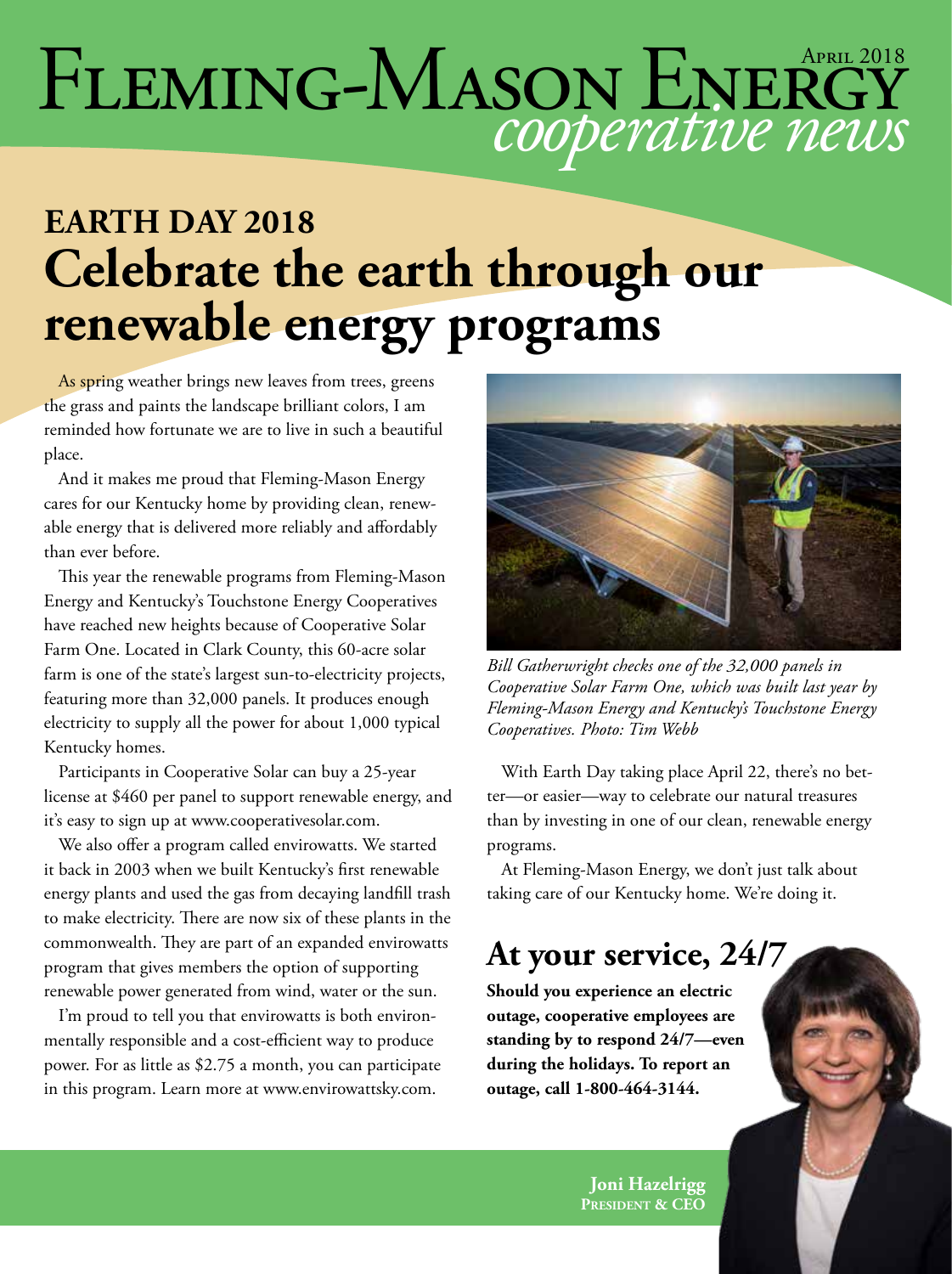Fleming-Mason Energy

A Touchstone Energy<sup>®</sup> Cooperative

Contact us: In Fleming County:  $(606)$   $845.2661$ 

Other Counties: (800) 464.3144

Hours:  $7:30$  A.M.  $-4:30$  P.M.

#### Editor Lori Ulrich

President & CEO Joni Hazelrigg

#### Board of Directors

Lonnie Vice CHAIRMAN

J.E. Smith Jr. VICE CHAIRMAN

Dina Gooding SECRETARY TREASURER

Other Directors Timothy S. Eldridge Rick Hord John M. Roe Tom Saunders

> **Attorney** Marvin Suit

Follow us on:





#### **Recycle, don't toss, used electronics**

When you recycle or donate your used electronics, like computers, cell phones and flat screens, you do the environment a big favor.

Recycling 1 million laptops saves roughly the amount of energy it takes to power more than 3,500 homes in a year.

Even if the device isn't functioning, it still contains metals, plastics and glass, which can be reused by someone else for another purpose. In fact, from 1 million useless cell phones, recyclers can reap 35,000 pounds of copper, 772 pounds of silver, 75 pounds of gold and 33 pounds of palladium.

To find a place near you that recycles electronics, go online to www.ecyclingcentral.com.

## **Save energy and celebrate**

Earth Day—an annual celebration of the environment—is a good time to resolve to save some energy around your home. You can start this month by:

n Caulking around windows and doors to seal air leaks, and adding insulation to your attic. Both will prevent airconditioned air from getting out of your house through the roof this summer. Wasting less energy is the easiest way to save it.

**I** Unplugging the TV, stereo, computer, printer and other electronics when you're not using them. Unplug cell phone chargers once you remove the phone.

Replacing your old thermostat with a programmable model. You could save up to 10 percent on cooling and heating, according to the U.S. Department of Energy.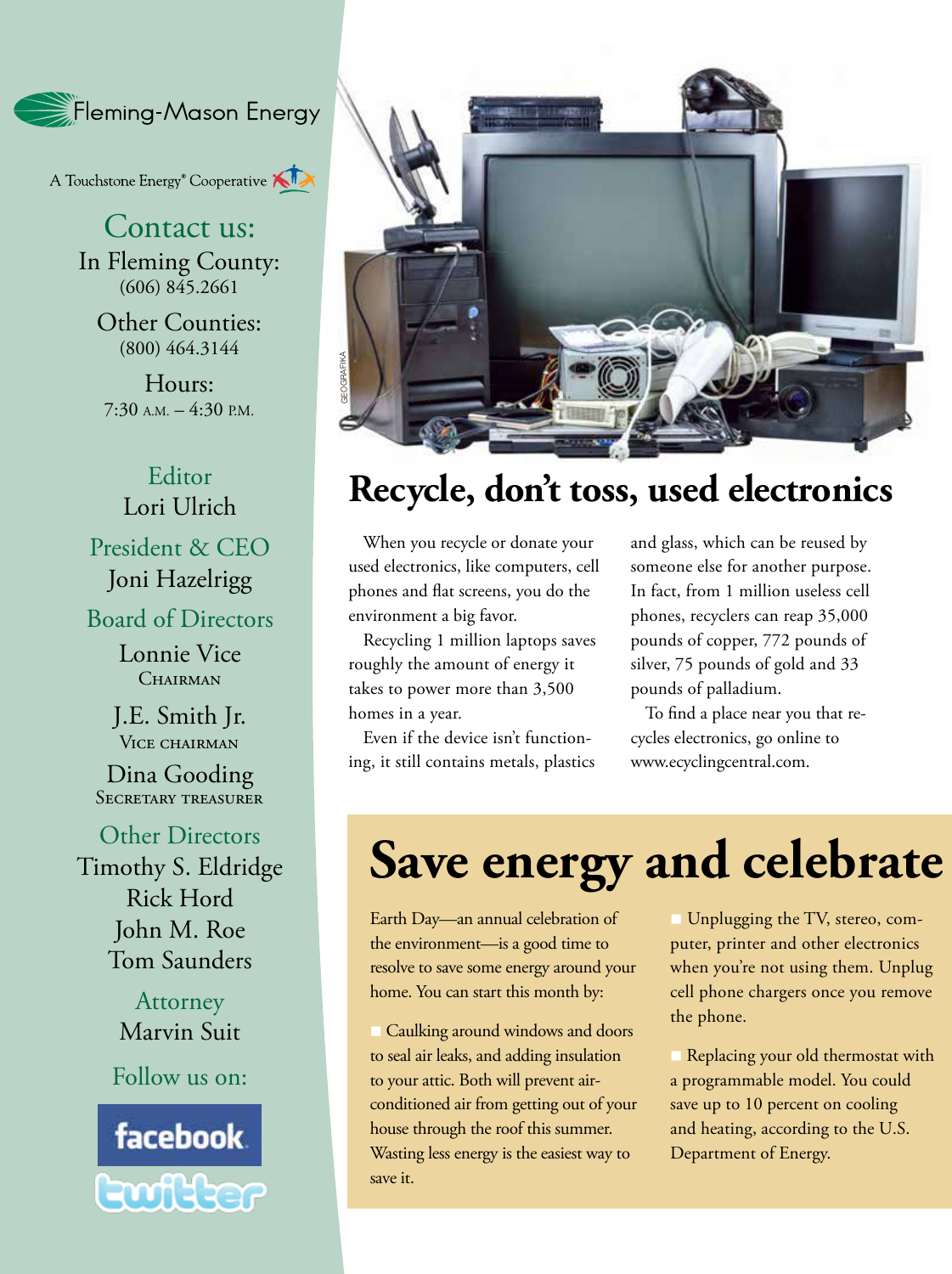### *Safety Matters*

## **Can you dig it? Call 811 first!**

Have you ever come home to find painted lines or little colored flags near your property?

Various colored flags identify what lies beneath the ground, and if you see flags it's possible your neighbor has called 811 to have underground utilities identified. If the flags are red, that means electricity lines are buried underneath.

There are all types of lines and pipes buried beneath the surface of the earth, and the flags on the surface indicate service lines for water, electricity and natural gas. So when you start planning to dig anywhere on your property, call 811 a few days before you break ground. Utility professionals will be dispatched to your home or business to determine the location of underground lines.

When you make the free call to 811 before you dig, you'll help prevent unintended consequences such as injury

to you or your family, damage to your property, utility service outages to the entire neighborhood and potential fines and repair costs.

Picking up the phone and calling 811 before you dig is the easy part.

The hard part is getting the shovel out and going to work after your underground line inspection is complete.

Fleming-Mason Energy is concerned for your safety. This spring, call 811 before you dig and be safe.



## **Earth Day on April 22**

**n Investing in LED light fixtures. You'll** save energy and you won't have to replace lightbulbs for up to 10 years.

**Lowering the water heater's tempera**ture to 130 degrees. Wrap your electric water heater tank in a blanket designed to keep it warm so it will use less energy to heat the water.

Washing clothes in cold water to save more than \$60 a year.

Replace your air conditioner's filters before the cooling season begins. Clean filters help the system operate more efficiently.

Put off using the air conditioner, especially at night, until the weather gets hotter. Open the windows instead and let the spring breezes into the house to keep you cool.